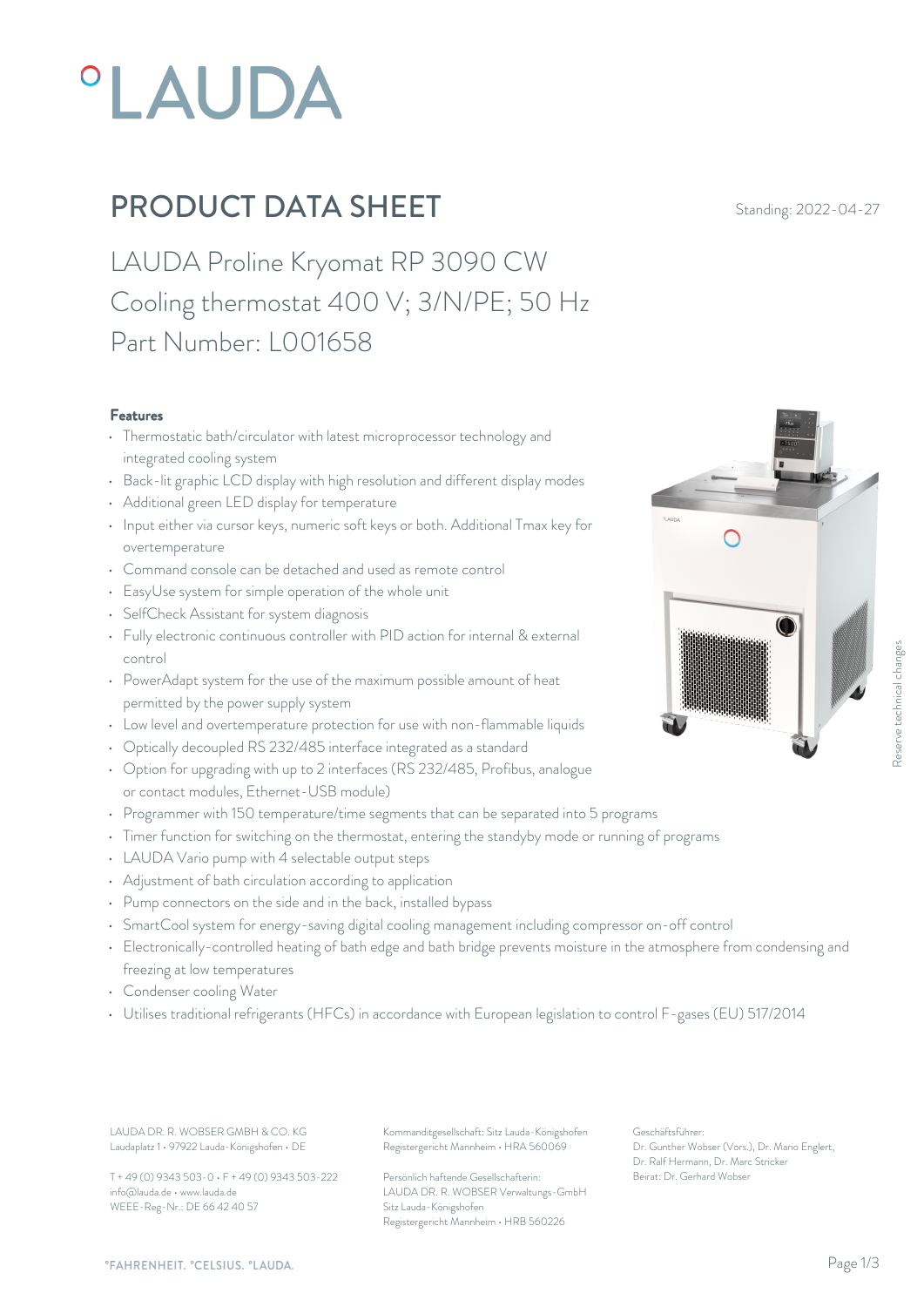

## PRODUCT DATA SHEET Standing: 2022-04-27

LAUDA Proline Kryomat RP 3090 CW Cooling thermostat 400 V; 3/N/PE; 50 Hz Part Number: L001658



Working temperature min. -90 °C 200 °C



Working temperature max.



#### Technical Features (according to DIN 12876)

| Working temperature range               | $-90200 °C$          |                                                        |  |
|-----------------------------------------|----------------------|--------------------------------------------------------|--|
| Ambient temperature range               | 540 °C               |                                                        |  |
| Temperature stability                   | $0.05 \pm K$         |                                                        |  |
| Heater power max.                       | 3.5 kW               |                                                        |  |
| Power consumption max.                  | 7 kW                 |                                                        |  |
| Current max.                            | 16 A                 |                                                        |  |
| Pump Pressure max.                      | 0.5 <sub>bar</sub>   |                                                        |  |
| Pump flow rate pressure max.            | 19 L/min             |                                                        |  |
| In / Outlet connection thread (outside) | $M16 \times 1$       |                                                        |  |
| Bath volume min. / max.                 | 23.0 / 31.0 L        |                                                        |  |
| Size of bath $(W \times D \times H)$    | 350 x 200 x 250 mm   |                                                        |  |
| Recommended cooling water temperature   | 15 °C                |                                                        |  |
| Cooling water flow rate                 | 11.7 L/min           |                                                        |  |
| Maximal pressure cooling water          | 10 bar               |                                                        |  |
| Overall dimensions (WxDxH)              | 600 x 700 x 1216 mm  |                                                        |  |
| Weight                                  | 160 kg               |                                                        |  |
| Refrigerant stage 1                     |                      | R-452A (GWP 2140); 1.600 kg; 3.4 t CO2-eq              |  |
| Refrigerant stage 2                     |                      | R-508B (GWP 13400); 0.730 kg; 9.8 t CO2-eq             |  |
| Power supply                            | 400 V; 3/N/PE; 50 Hz |                                                        |  |
| Power plug                              |                      | Power cord with plug (IEC 60309, 5-pol, CEE, red, 16A) |  |

T + 49 (0) 9343 503-0 • F + 49 (0) 9343 503-222 info@lauda.de • www.lauda.de WEEE-Reg-Nr.: DE 66 42 40 57

> Persönlich haftende Gesellschafterin: Beirat: Dr. Gerhard Wobse LAUDA DR. R. WOBSER Verwaltungs-GmbH Sitz Lauda-Königshofen Registergericht Mannheim • HRB 560226

Geschäftsführer: Dr. Gunther Wobser (Vors.), Dr. Mario Englert, Dr. Ralf Hermann, Dr. Marc Stricker